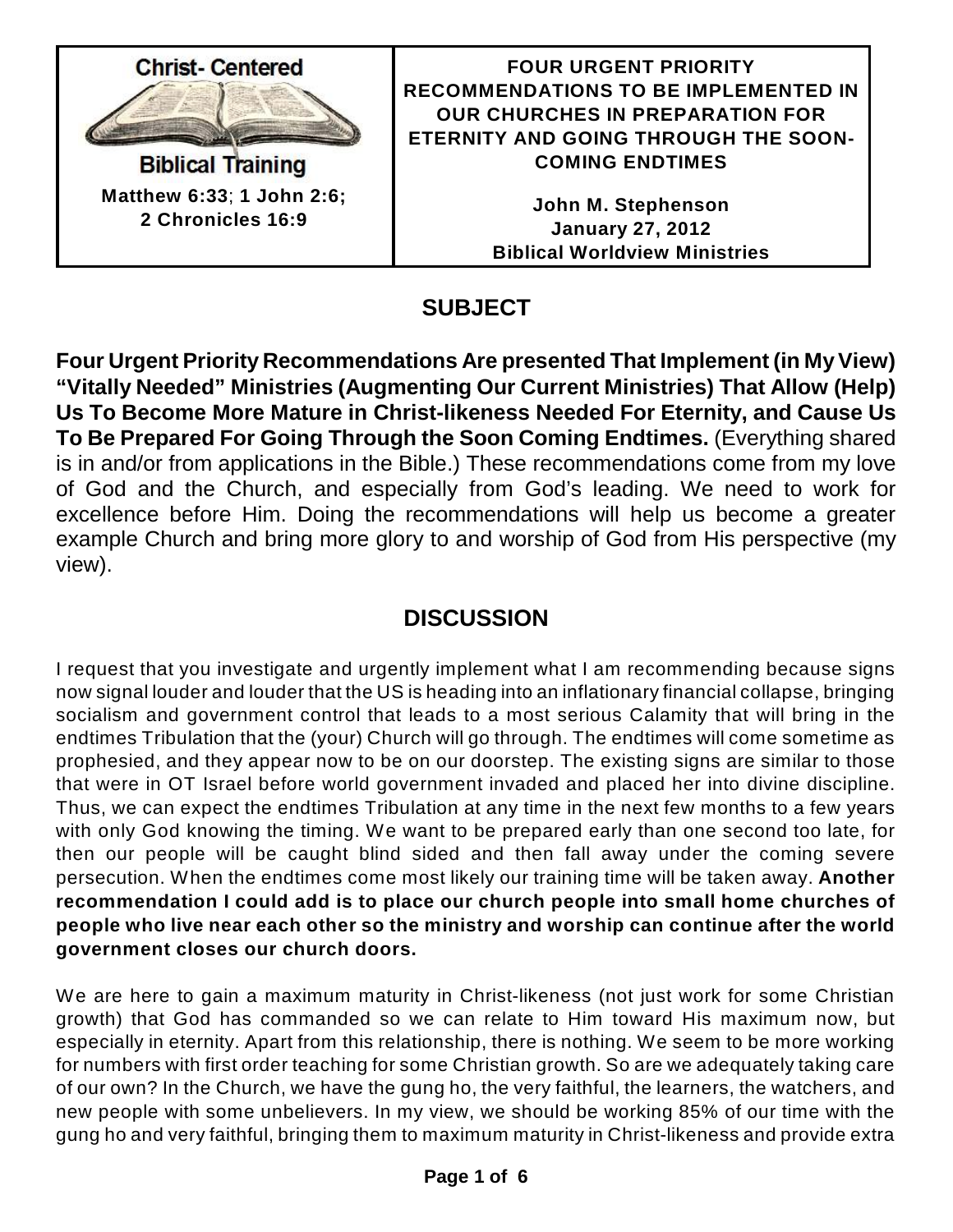training for the others (who will take the training) to bring them up to speed. Have we not now, even though doing many-many good things, lost our sense of excellence before our perfect and wonderful God? Because of His Greatness, we should do only what is in His Bible, not taking anything from the world. But have we not done some of the latter?

I fully realize we can have different interpretations and amounts of knowledge of the Bible. We often specialize in different topics. But what follows is mine in the form of urgent recommendations, based on an integrated understanding of the Bible.

### **We, as churches, are doing many-manygood things. We all attest to that. That is whywe attend. However,the Four Recommendations that follow, we should add to our ministries. Please read and study them carefully and give them much prayer. Please send me comments.**

Understand that because we are not training with a version of God's Whole Counsel, our young people and our young married now know but little of the Bible. This is Satanic strategy for the endtimes. When they come, our people will not know what is happening and why. They do not know they should pursue becoming maximally mature in Christ-likeness for the sake of eternity.

## **RECOMMENDATION #1**

(Do at least this recommendation if you do no others, for our people to have a maximum relationship with God. Then our people then will have the leading to do the others.)

**RECOMMENDATION: MAXIMALLY MATURE OUR PEOPLE IN CHRIST-LIKENESS:** Train with the infinite Greatness of God, using His attributes. Put together a version of God's Whole Counsel and maximally mature our people in Christ-likeness, not just work for Christian growth. In doing so, train with what to do, how to do it, give examples for how to do it, give testimony for how you (we) did it, and place our people into several places of on-the-job training where they can apply the principles, such as in families, work, ministries, and in the churches. They become mature when they experientially live out the principles, not just know them.

**BENEFITS FROM IMPLEMENTING THE RECOMMENDATION:** People will be able to relate to and fellowship with our infinite and most perfect God in eternity in a maximum way. They will be involved in much ministry now before eternity comes. Apart from fellowshipping with God, there is nothing. We will have the best life possible when we relate to God in a maximum way.

**COST OF DOING THE RECOMMENDATION:** We will have to urgently go all out to do maximum training in various ways such as in sermons, Sunday School, seminars, and special training. Pastors may need to use expository in-depth verse by verse preaching. Our leaders must learn the needed doctrines that bring our people and them into a maximum maturity in Christ-likeness. **We will need to search the entire Bible for everything that God wants us to become (outcome) and for all the steps and principles we need to live out experientially to get there (procedure) and record our results in a computer where we can update our findings when we learn more. Then we will do nothing else.** (We can have our congregation read them so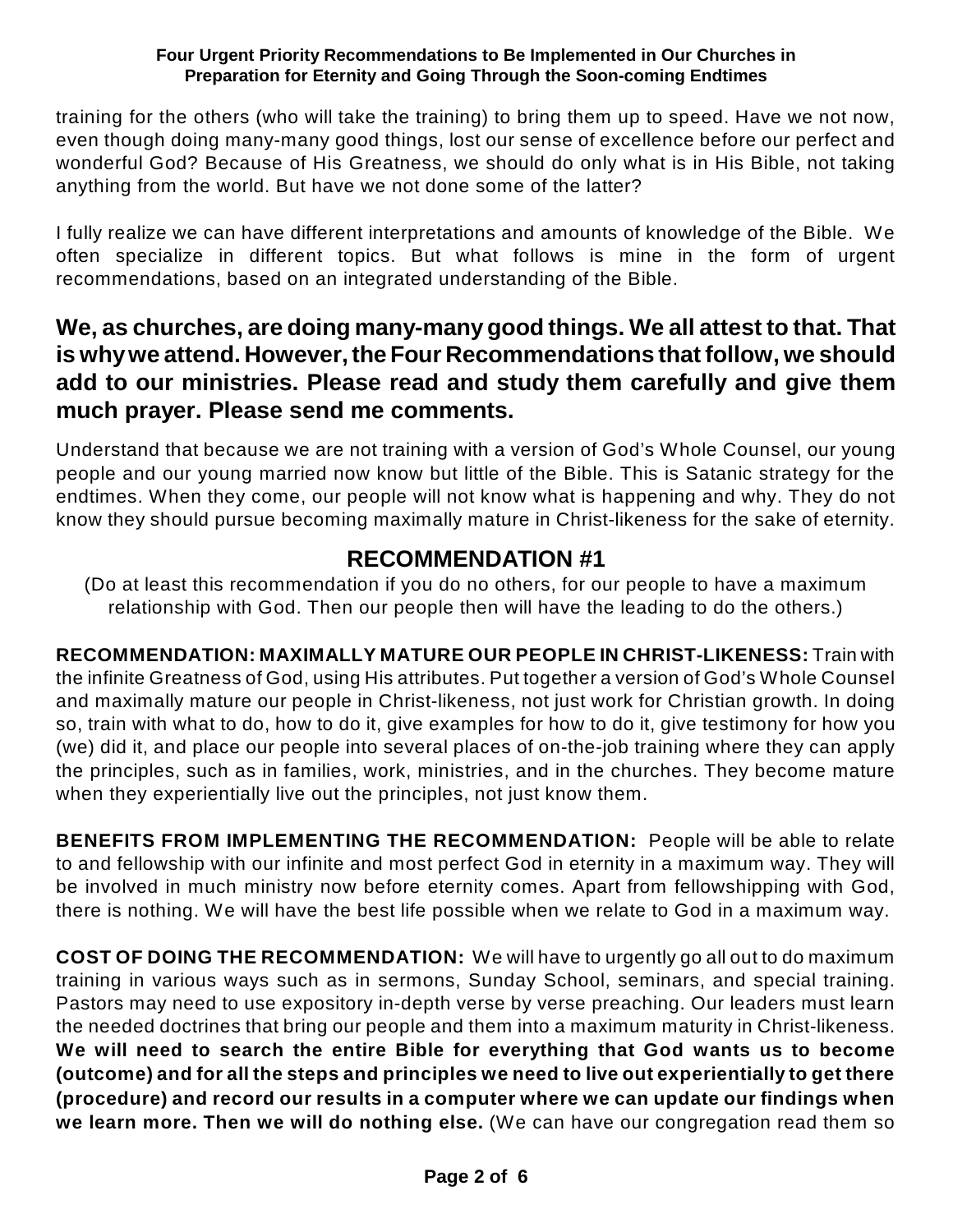they will know God's plan for them.) I have a first cut paper on my web site (with inputs from others) www.biblicalwoldviewministries.com that describe the results of such a search. It is found under Training: *Keys to Becoming Maximally Mature in Christ-likeness In Godly Relationship Living*.

**PENALTIES FOR NOT DOING THE RECOMMENDATION:** Our people will not be able to interface with and know our most perfect God in eternity toward His maximum to the degree that God has planned. This is a most terrible result. We are talking about eternity - forever and ever. Apart from relating to God, particularly toward Hid maximum, there is nothing. Because we will not have sin natures and the world, flesh, and the Devil will not be in heaven, it is most likely our maturity in Christ-likeness will not increase in heaven. What we have at death, we most likely will have forever. We are here now to gain this maturity. We are commanded to pursue it. So not pursuing to mature our people can be sin and disobedience to God.

## **RECOMMENDATION #2**

**RECOMMENDATION: URGENTLY TRAIN OUR PEOPLE HOW THE ENDTIMES WILL SOON UNFOLD AND WHAT THEY WILL EXPERIENCE WHEN THEY COME - HELP THEM PREPARE BOTH SPIRITUALLY AND PHYSICALLY (NEEDS OF LIFE):** Train our people with endtimes Bible Prophecy for how the endtimes will very soon unfold bringing a post Trib Rapture. Warn (alert) them that they are "very soon" going into the endtimes Tribulation beginning with a devastating Calamity that will come without warning, like a sudden earthquake, apart from the current signs. Thus, train them to walk by very strong faith and put in provisions for at least 3-6 months and to stand strong without falling away. (Many churches may not have taught Bible Prophecy from the pulpit in any depth-breadth for many years. Our people, in this case, generally do not know Bible prophecy. Read my web site documents to learn the depths of Bible prophecy. (I realize many of us have different views on prophecy, or no view. The main thing is that we do the best for our people. We must care for our own.)

**BENEFITS FROM IMPLEMENTING THE RECOMMENDATION:** Our people will know what is happening and why when the endtimes come, and they will be prepared with food etc. to get through the Calamity. Walking by strong faith and knowing prophecy, they will not be caught blind sided (uninformed) or fall away under the sudden soon coming Calamity and the most terrible persecution and martyrdom in the Tribulation. Not falling away, we can gain more maturity.

**COST OF IMPLEMENTING THE RECOMMENDATION:** Our leaders may (will) have to learn Bible prophecy and have sessions where they educate their people. The endtimes will come sometime and by the signs, they appear to coming in the very near term. We must educate with the post-Trib Rapture view. (See my web site documentation.)

**PENALTIES FOR NOT IMPLEMENTING THE RECOMMENDATION:** Our people will be caught blind sided and unprepared when the Calamity comes. Many will die. They, being immature in Christ, will fall away from the faith when the Tribulation comes with persecution and martyrdom. This will give Satan more power to bring more devastation in the endtimes.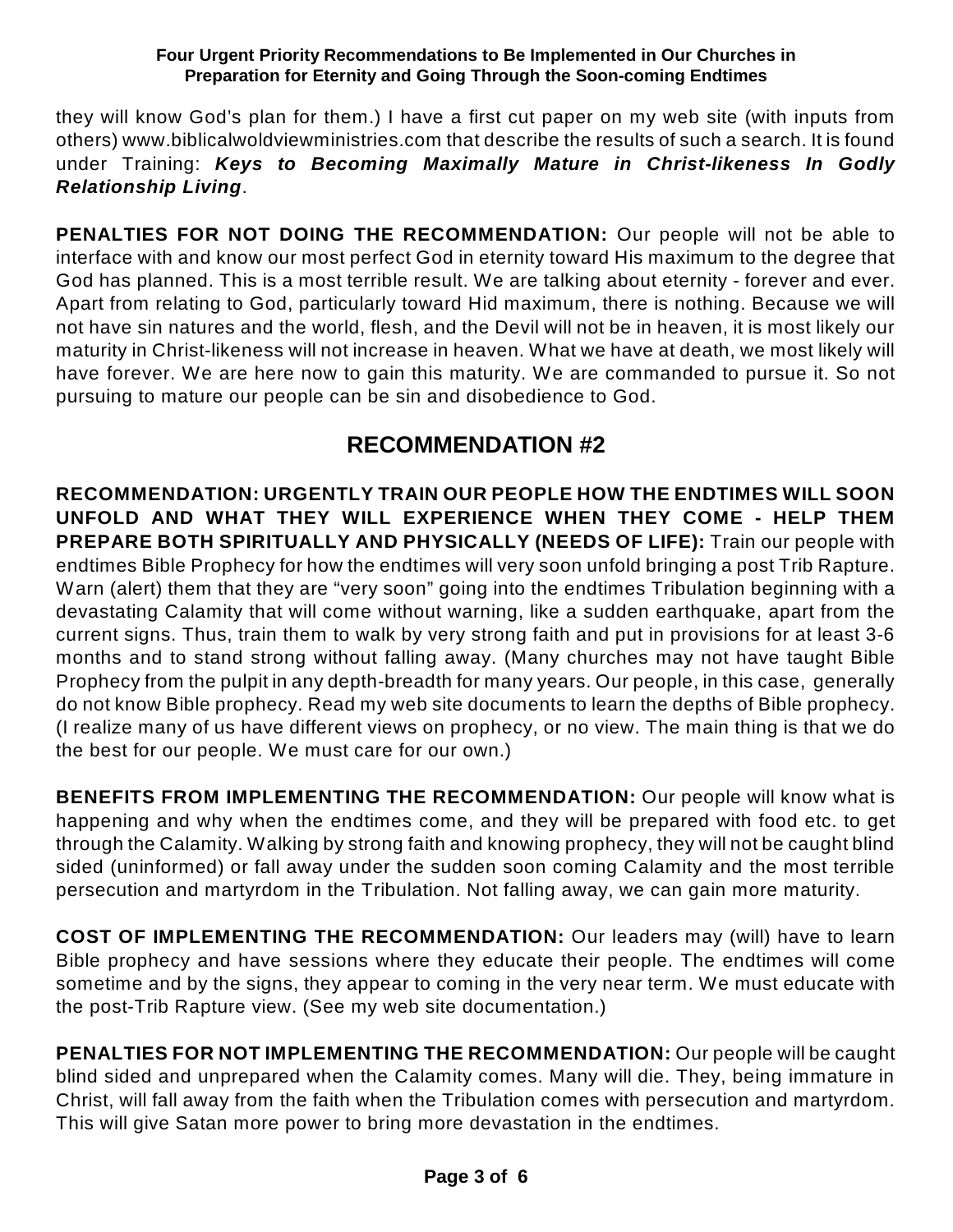### **RECOMMENDATION #3**

**RECOMMENDATION: URGENTLY EVANGELIZE AND DISCIPLE THE CHILDREN OUT IN THE COMMUNITY:** Go all out to urgently evangelize and disciple the children out in the community, bringing them to maturity in Christ-likeness. Work with at least CEF who can provide the training and establish the schools. With the endtimes soon coming for a limited time and our people staying alive for a limited time, our children with have their life spans truncated and many then may not be saved. Many who serve God as adults were saved as children. Statistics show that about 85% of those coming to Christ were saved in the age range of 4-14.

**BENEFITS FROM IMPLEMENTING THE RECOMMENDATION:** Many children will be saved and gain maturity in Christ-likeness to have a closer walk with God in eternity. If we have more time before the endtimes come, more adult ministries will be implemented.

**COST OF IMPLEMENTING THE RECOMMENDATION:** We will have to go all out to train our people and establish the ministry, working with Child Evangelism Fellowship (CEF) (and others) to evangelize and work with the children. (We can work with other like-minded churches which have a doctrinal statement similar to ours.) CEF will provide needed training and help us establish many after school clubs in the school year and many 5-day clubs in the summer.

### **PENALTIES FOR NOT IMPLEMENTING THE RECOMMENDATION: Many-many children may not become saved or have a great relationship to God needed for eternity.**

## **RECOMMENDATION #401**

(I fully realize many may not want to do this because they believe using loud rock music with a drum band is okay and draws the youth and the young married. But is it of God? But if we are to bring our people to maximum maturity in Christ-likeness for eternity and to greatly increase our ministry, this recommendation #4 or one like it should (must) be accomplished.)

### **RECOMMENDATION: LEAD OUR PEOPLE TO NO LONGER SIT UNDER THE DEVIL'S LOUD ROCK**

**MUSIC:** Church leaders and pastors "must do research" to determine the evils of using loud rock type beat music in our church services and Sunday schools. Educate our people in small groups on the side, outside of the church services, of the evils of loud rock music and lead them to come into the hymn services. This loud rock-beat music is profane, and it is not found in the Bible. In the rock music services, we, in my view, are actually worshiping Satan more than God, when the music is played. Research shows this type loud and rock music was used in Voodooism to call up evil spirits and demons. Thus, its use cannot glorify or worship God from His perspective. Using it and mainly low level teaching is Satanic strategy to transform our churches to fall away from God's best not gaining maximum maturity and by losing our Bible intellect and having us have a low plateau of Bible knowledge. We will not adequately know the Bible or how to live by great faith and love and be in ministry. We need to avoid using this music and go to in-depth-breadth expository preaching in our church services. **The Bible's music has the melody dominate. Melody moves the heart where rock music moves the body.**

<sup>1</sup>**. APPLICATION:** This recommendation does not apply to churches that use only the hymns and like music.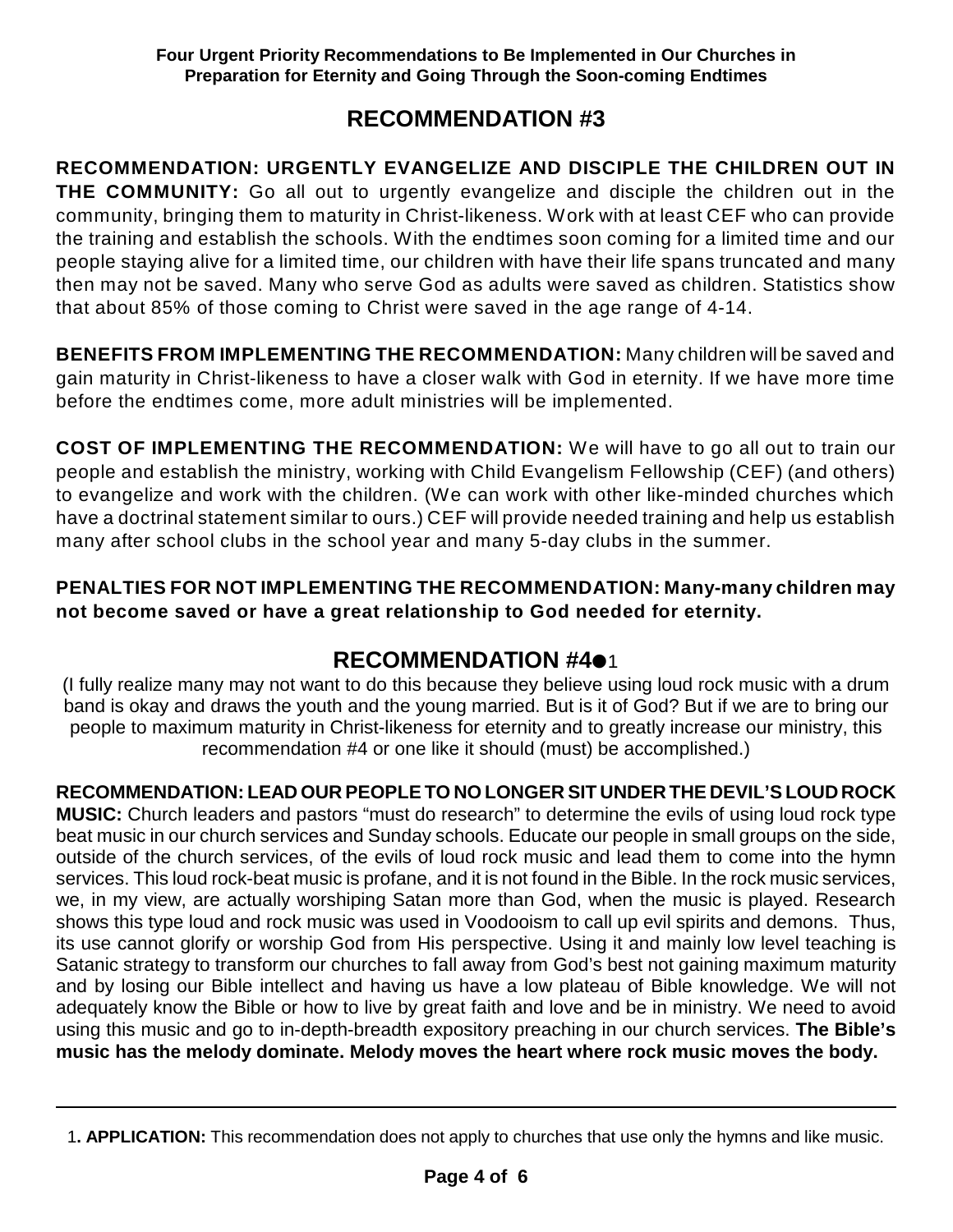**BENEFITS FORIMPLEMENTING THE RECOMMENDATION:** Our people will have greater worship and glorification of God, gain more maturity in Christ-likeness, have more participation in the ministry, and will have greater sensitivity to the leading of the Holy Spirit.

**COST OF IMPLEMENTING THE RECOMMENDATION:** We will have to know and admit that using loud rock type music with a drum band is not of God, not being in the Bible. Leadership, as presented, will need to do research to learn the source and effects of such profane music. (I have done much.) Leadership must gain the understanding that such music is profane.

**PENALTIES FOR NOT IMPLEMENTING THE RECOMMENDATION:** Sitting under loud drum beat rock type music, our people have physical motion and not great heart experience (that dominate melody brings) and thus, cannot gain maximum maturity in Christ likeness and give God maximum worship. Satan will be allowed more opportunities to bring the endtimes. Sitting mainly under loud and rock music is a way our churches are falling away from excellence before God, particularly His best.

### **WHEN THE ENDTIMES COME WITH GOD'S PEOPLE FALLING AWAY AND ALSO NOW IN PRECURSORS TO HAVING IT COME, THE FOLLOWING WILL OCCUR**

(Some are happening now. At your church? We need to pray and evaluate. We want God's best and then with excellence. This brings glory and worship to Him.)

- 1. People will not be able to tell the difference between the holy and the profane.
- 2. God brings a famine of His Word.
- 3. People will no longer endure sound doctrine.
- 4. God forgets the children.

**NOTE:** Many of our people, especially our young people, not being mature in Christ-likeness, may no longer attend church. When they see a lack of testimony seeking God's excellence in our churches (and in their parents), with only limited teaching and with music of the world, why attend church that is not going anywhere? So many of our young people now when they attend college no longer attend church. See the book: *Already Gone* and my paper on this subject (I can send it to you). Using this church procedure, with our youth leaving the church, is satanic strategy to lower the ministry, so the elect will not believe and accomplish God's work. This is a form of the church that shows at least a partly falling away. This is satanic strategy for the endtimes.

## **NOW PLEASE, AS CHURCH LEADERS AND PASTORS, URGENTLY READ MY "MUST READ" WEB SITE DOCUMENT (FOUND UNDER WHAT'S NEW) ON THE BIBLE'S BIG PICTURE OF TODAY:**

#### *"INTEGRATED OVERVIEW OF TODAY'S BIBLICAL BIG PICTURE"*

This Document Puts Together an Integrated Overview of the Current and Long-term Biblical Big Picture Especially Including knowing: (1) God's Plan for History for Us to Become Maximally Mature in Christlikeness in Order to Relate to God Toward His Maximum in Eternity (Apart from This, There Is Nothing); (2) How to Become Maximally Mature in Christ-likeness for Eternity; (3) Endtimes Prophecy (How and